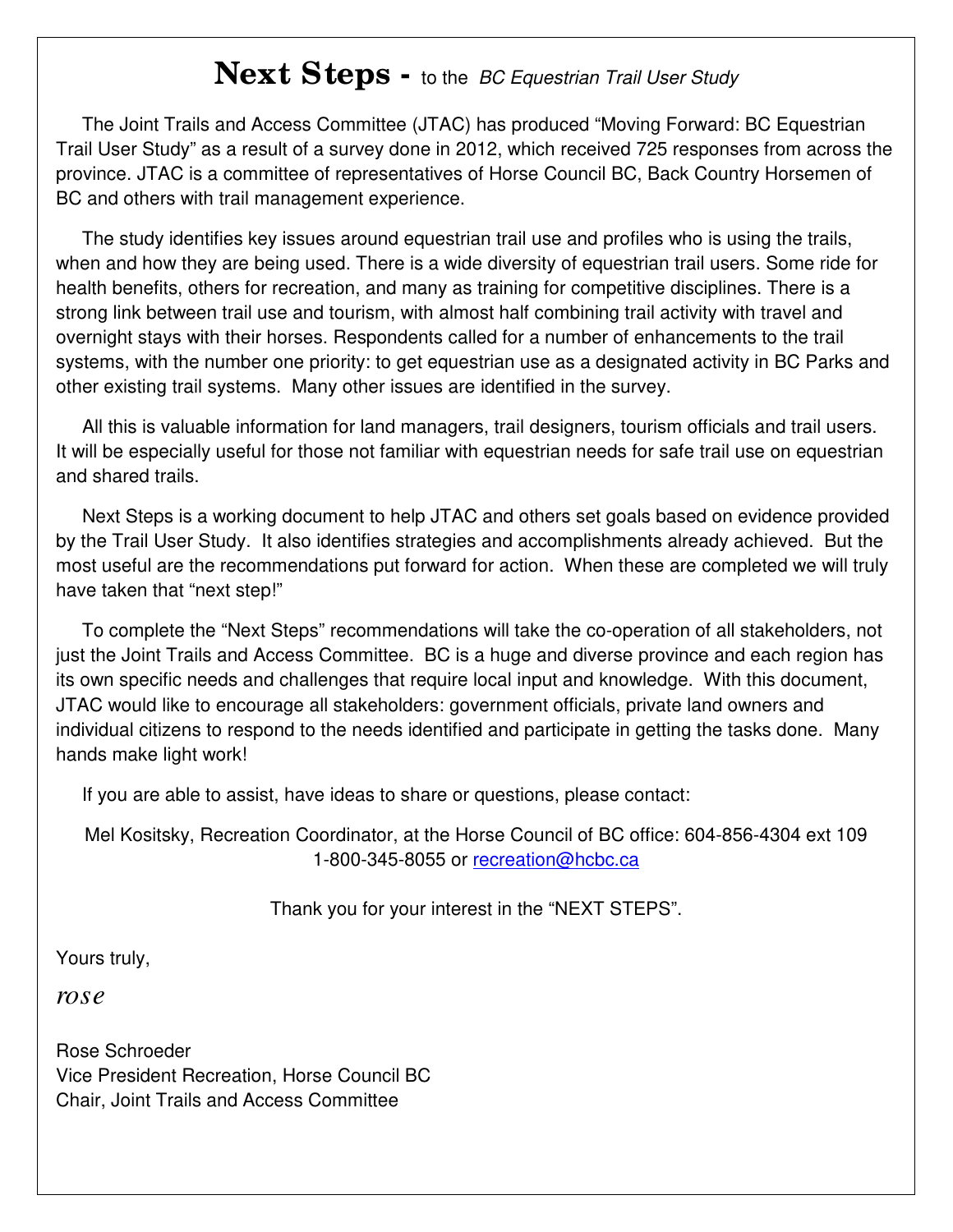## **BC Equestrian**

## **Trail User Study 2012 NEXT STEPS**

**A Working Document produced by the Joint Trail and Access Committee**

| <b>RECOGNITION AND GROWTH</b>                                                                                                             |                                                                                                                                                                                                                                                                                                                                                                                                                                                                                                                                                            |                                                                                                                                                                                                                                                                                                                                                                                                                                                                                                                                   |                                                                                                                                                                                                                                                                                                                                                                                                                                                                                                                                                                                                                        |                                                                                                                                                                                                                                                                                                                                                                                                                                                                                                                                                                |  |
|-------------------------------------------------------------------------------------------------------------------------------------------|------------------------------------------------------------------------------------------------------------------------------------------------------------------------------------------------------------------------------------------------------------------------------------------------------------------------------------------------------------------------------------------------------------------------------------------------------------------------------------------------------------------------------------------------------------|-----------------------------------------------------------------------------------------------------------------------------------------------------------------------------------------------------------------------------------------------------------------------------------------------------------------------------------------------------------------------------------------------------------------------------------------------------------------------------------------------------------------------------------|------------------------------------------------------------------------------------------------------------------------------------------------------------------------------------------------------------------------------------------------------------------------------------------------------------------------------------------------------------------------------------------------------------------------------------------------------------------------------------------------------------------------------------------------------------------------------------------------------------------------|----------------------------------------------------------------------------------------------------------------------------------------------------------------------------------------------------------------------------------------------------------------------------------------------------------------------------------------------------------------------------------------------------------------------------------------------------------------------------------------------------------------------------------------------------------------|--|
| <b>PRIORITY</b>                                                                                                                           | <b>STRATEGY</b>                                                                                                                                                                                                                                                                                                                                                                                                                                                                                                                                            | STATUS/ACCOMPLISHMENT                                                                                                                                                                                                                                                                                                                                                                                                                                                                                                             | <b>NEXT STEPS</b>                                                                                                                                                                                                                                                                                                                                                                                                                                                                                                                                                                                                      | <b>JTAC TARGETS</b>                                                                                                                                                                                                                                                                                                                                                                                                                                                                                                                                            |  |
| Designate equestrian activity as<br>a recognized use on existing<br>trails<br>(82% of survey respondents list)<br>as their $#1$ priority) | Share the Study Report showing<br>results of the Survey with "public land"<br>managers including Parks, area<br>supervisors, and regional districts<br>(Federal/Provincial/Municipal)<br>Promote benefits to local tourism<br>resulting from travelling equestrians<br>Follow up with above to offer support<br>and encouragement to address issues<br>and set goals<br>Create a database of successful<br>examples and stories that demonstrate<br>equestrians working with land<br>managers and agencies to recognize<br>equestrian activities on trails | "Moving Forward" BC Equestrian<br>Trail User Study published Jan.14,<br>2013.<br>Report posted on Horse Council,<br>BCHBC, & BCCTRA Websites.<br>Hard copies mailed out to BCHC<br>Directors & BCHBC Chairs.<br>Horse Council has provided a listing of<br>municipalities and regions.<br>Successful shared trail initiatives exist<br>(Okanagan, Skimikin, Taber/Barriere,<br>Sayward, Manning)<br>Article highlighting Survey findings<br>published in Saddle Up, Northwest<br>Horsemen, Island Farm & Garden<br>(N. Vaugeois). | 1. Identify key land managers in<br>each of the regions identified<br>by BCHC<br>2. Identify equestrians within<br>each region to conduct follow-<br>up and to be available as<br>resources<br>3. Distribute Study Report with<br>a cover letter to regional<br>district, BC Parks, etc.<br>4. Promote designation of trails<br>at the local level, encourage<br>champions and ask how JTAC<br>can provide support<br>5. Create a booklet of case<br>studies of shared trail<br>initiatives<br>6. Develop a "how-to"-handbook<br>for Trail Development for<br>Section 56/67 trails & the BC<br>Parks Volunteer Program | JTAC to review area listings<br>and, with help of their members,<br>identify key land managers in<br>each region. (April 27)<br>JTAC to identify "champions"<br>to follow-up with land<br>managers. (April 27)<br>HCBC to print and mail out a<br>hard copy to each of the key<br>land managers identified. (May)<br>In addition, email PDF of report<br>where possible to increase<br>distribution.<br>Champions follow-up with their<br>area land managers to ensure<br>Report received and to offer<br>support and assistance moving<br>forward (May -Sept) |  |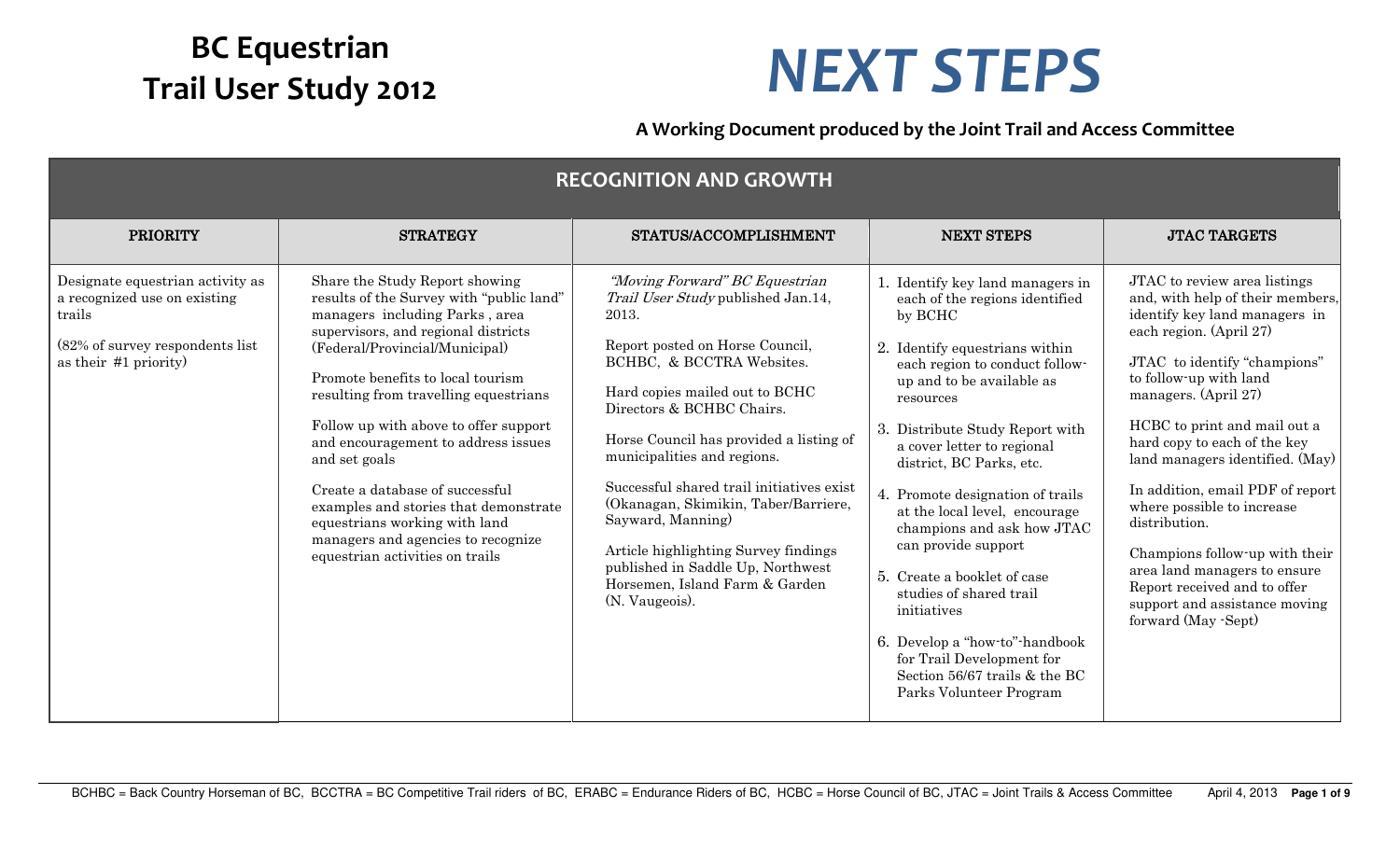|                                                                                          |                                                                                                                                                                                                                                                                                                                                                                                                                                                         | <b>RECOGNITION AND GROWTH</b>                                                                                                                                                                                                                                                                                                                                                                                                                                                                                                                             |                                                                                                                                                                                                                                                                                                                                                                                                                                                                                                                                                                                                                                                                                  |                                                                                                                                                                                                                                                                                                                                                                                                                                                                                                                                                                                                                                                                                                                                 |
|------------------------------------------------------------------------------------------|---------------------------------------------------------------------------------------------------------------------------------------------------------------------------------------------------------------------------------------------------------------------------------------------------------------------------------------------------------------------------------------------------------------------------------------------------------|-----------------------------------------------------------------------------------------------------------------------------------------------------------------------------------------------------------------------------------------------------------------------------------------------------------------------------------------------------------------------------------------------------------------------------------------------------------------------------------------------------------------------------------------------------------|----------------------------------------------------------------------------------------------------------------------------------------------------------------------------------------------------------------------------------------------------------------------------------------------------------------------------------------------------------------------------------------------------------------------------------------------------------------------------------------------------------------------------------------------------------------------------------------------------------------------------------------------------------------------------------|---------------------------------------------------------------------------------------------------------------------------------------------------------------------------------------------------------------------------------------------------------------------------------------------------------------------------------------------------------------------------------------------------------------------------------------------------------------------------------------------------------------------------------------------------------------------------------------------------------------------------------------------------------------------------------------------------------------------------------|
| <b>PRIORITY</b>                                                                          | <b>STRATEGY</b>                                                                                                                                                                                                                                                                                                                                                                                                                                         | STATUS/ACCOMPLISHMENTS                                                                                                                                                                                                                                                                                                                                                                                                                                                                                                                                    | <b>NEXT STEPS</b>                                                                                                                                                                                                                                                                                                                                                                                                                                                                                                                                                                                                                                                                | <b>JTAC TARGETS</b>                                                                                                                                                                                                                                                                                                                                                                                                                                                                                                                                                                                                                                                                                                             |
| Enhance access to private lands<br>(Identified as high priority by 69%of<br>respondents) | Build partnerships with cross-<br>country ski courses, ranches, and<br>others private land owners to<br>increase access<br>Promote success of equestrian<br>tourism and benefits to private<br>land owners<br>Identify funding that may be<br>applied to for trail improvements<br>on private land when owners<br>provide access for equestrian use<br>Encourage and assist with<br>dialogue and communication<br>between user groups and<br>landowners | Examples exist: 108 Mile, Larch Hills,<br>Crystal Mountain, China Ridge<br>(Princeton)<br><b>Conflict Resolution Workshop</b><br>(Outdoor Rec. Council, Fall 2010)<br>Risk Management/Liability Workshop<br>(Outdoor Rec. Council 2012)<br>Share the Trails Workshop (HCBC<br>Jan 2013)<br>HCBC has a listing of horse camping<br>sites<br>BCCTRA has history and contacts<br>with private land owners.<br>Articles highlighting Survey findings<br>have been published in Saddle Up,<br>Nortwest Horsemen, Island Farm &<br>Garden (author N. Vaugeois). | 7. Inventory private ski courses and<br>review for suitability of<br>equestrian use and possible<br>partnerships<br>8. Highlight benefits and successes<br>through articles in tourism and<br>local media venues (to be seen by<br>a broader audience, beyond<br>equestrians)<br>9. Identify funding sources and<br>sample agreements that can be<br>applied to private land<br>improvements<br>10. Write articles for local area<br>newsletters.<br>11. Ask those who have completed<br>projects with grant money to<br>write up a highlight for local<br>paper or regional district<br>newsletter.<br>12. Participate at workshops on<br>shared trails to increase<br>dialogue | Produce an inventory of ski<br>resorts as potential partnering for<br>equine trails<br>Ask 108/Larch Hills to be available<br>to other resorts interested in<br>expanding<br>BCHBC to contact potential resort<br>partners in their areas and<br>encourage posting on HCBC trails<br>website<br>Submit articles on Survey Results<br>for "non-horsey" magazines such as<br>Beautiful BC Magazine<br>Collect samples of agreements with<br>private land owners (example.<br>follow up with Rod Bealing re<br>Taper)<br>Participate at Outdoor Rec.<br>Council Trail Workshop<br>(Jun 21, 2013)<br>Participate at Fall Trail Workshop<br>hosted by BC Universities<br>Participate at Mt Bike Tourism<br>Symposium. (May 6, Sooke) |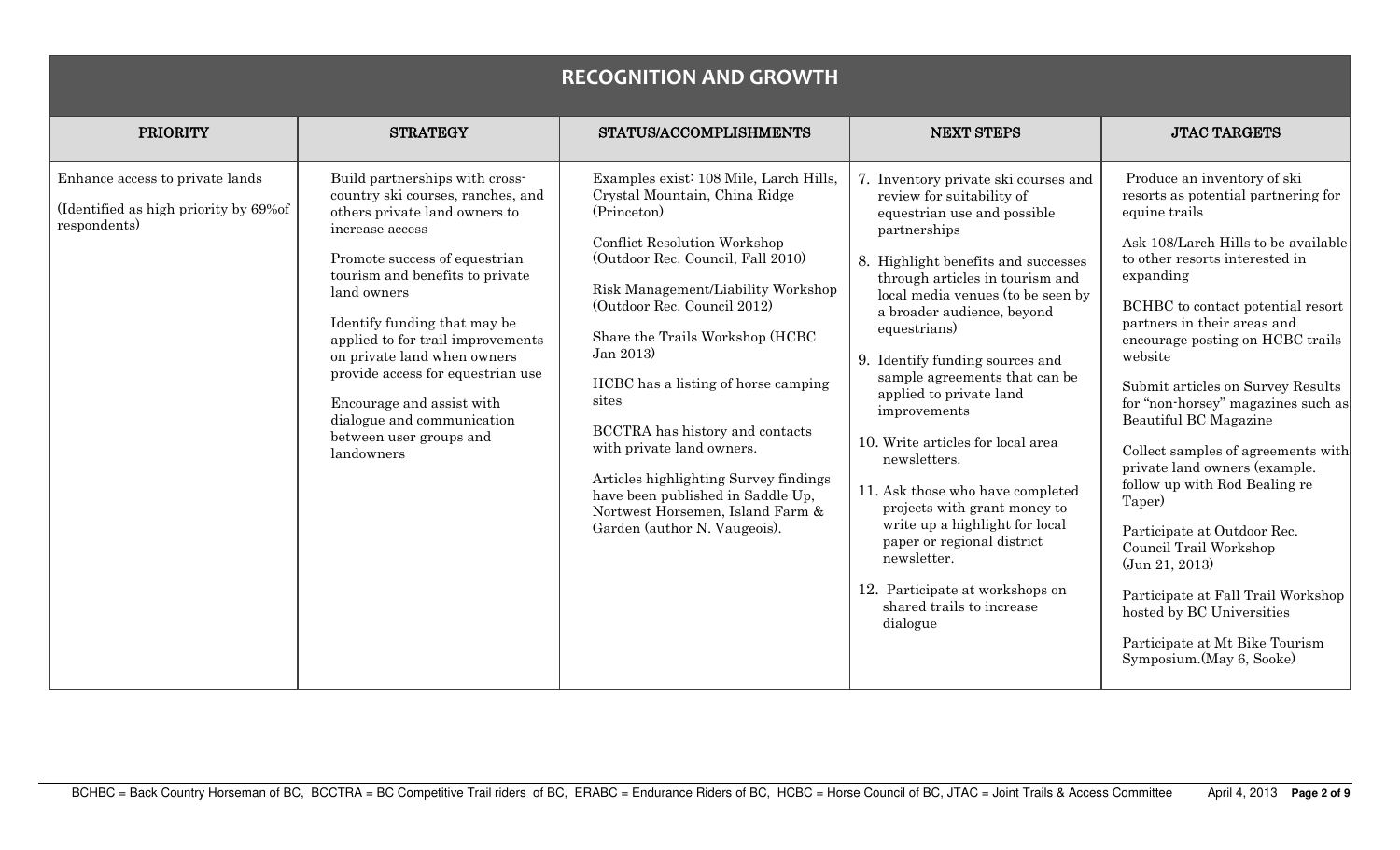|                                                                                                     |                                                                                                                                                                                                                                                                                                                                                                                                                                          | <b>RECOGNITION AND GROWTH</b>                                                                                                                                                                                                                                                                                                                                                                                                                                                                                                  |                                                                                                                                                                                                                                                                                                                                                                                                                                                                                                                                                                                                                                                                                                               |                                                                                                                                                                                                                                                                                                                                                                                                                                                                                                                                                                                                                                                     |
|-----------------------------------------------------------------------------------------------------|------------------------------------------------------------------------------------------------------------------------------------------------------------------------------------------------------------------------------------------------------------------------------------------------------------------------------------------------------------------------------------------------------------------------------------------|--------------------------------------------------------------------------------------------------------------------------------------------------------------------------------------------------------------------------------------------------------------------------------------------------------------------------------------------------------------------------------------------------------------------------------------------------------------------------------------------------------------------------------|---------------------------------------------------------------------------------------------------------------------------------------------------------------------------------------------------------------------------------------------------------------------------------------------------------------------------------------------------------------------------------------------------------------------------------------------------------------------------------------------------------------------------------------------------------------------------------------------------------------------------------------------------------------------------------------------------------------|-----------------------------------------------------------------------------------------------------------------------------------------------------------------------------------------------------------------------------------------------------------------------------------------------------------------------------------------------------------------------------------------------------------------------------------------------------------------------------------------------------------------------------------------------------------------------------------------------------------------------------------------------------|
| <b>PRIORITY</b>                                                                                     | <b>STRATEGY</b>                                                                                                                                                                                                                                                                                                                                                                                                                          | STATUS/ACCOMPLISHMENTS                                                                                                                                                                                                                                                                                                                                                                                                                                                                                                         | <b>NEXT STEPS</b>                                                                                                                                                                                                                                                                                                                                                                                                                                                                                                                                                                                                                                                                                             | <b>JTAC TARGETS</b>                                                                                                                                                                                                                                                                                                                                                                                                                                                                                                                                                                                                                                 |
| Develop trail systems in rural &<br>remote areas<br>(Ranked as a priority by 68% of<br>respondents) | Create a database of funding<br>sources available for trail<br>development<br>Work with Parks and Recreation<br>to identify potential new trail<br>systems<br>Work with Regional Tourism<br>Associations to promote<br>equestrian use of trails for<br>tourism activities<br>Encourage use of employment<br>skill development projects for<br>trail development<br>Promote individual or<br>Club/Group involvement at the<br>local level | Example: The North Thompson Trails<br>Guide" was developed by the Back<br>Country Horsemen with funds<br>provided by Western Economic<br>Diversification Canada<br>Staffing for mapping and GPS<br>activities was coordinated by local<br>employment centre<br>Successes: Salmon/Brewster, Prince<br>George, Manning Park<br>Friends of Manning Park Volunteer<br>Safety Plan<br>BCHBC has developed a model for a<br>safety plan<br>Horse Council's Strategic Plan<br>includes developing a handbook for<br>Trail Development | 13. Create a resource listing of<br>funding sources, distribute to<br>equestrian groups<br>14. JTAC to identify potential<br>contacts to act as resources for<br>trail opportunities in remote,<br>rural areas<br>15. Collect and make available<br>sample templates of MOU's,<br>agreements with land managers<br>16. Provide checklists to be used<br>when developing projects and<br>maintaining trails<br>17. Develop a how-to-handbook for<br>Trail Development for Section<br>56/67 & the BC Parks Volunteer<br>Program<br>18. Gather samples of booklets that<br>designate trail use for<br>equestrians to share with other<br>19. Promote designation of trails for<br>equestrian use in trail guides | Develop an article on funding<br>sources for Saddle up (Rose S.)<br>Review BCHBC safety plan for any<br>required updates after April 1 BC<br>Parks (Rose S. & Ybo P.)<br>Compile a sampling of agreements<br>and share with JTAC members &<br>distribute through BCHBC<br>Chapters<br>Share BCHBC's sample Volunteer<br>Safety Plan with other trail<br>maintenance groups<br>Include sample checklist for what<br>needs to be in place on a project.<br>Develop a list of Regional Tourism<br>Associations as contacts<br>Write to regional tourism<br>associations to share report<br>findings and offer to provide local<br>contacts for support |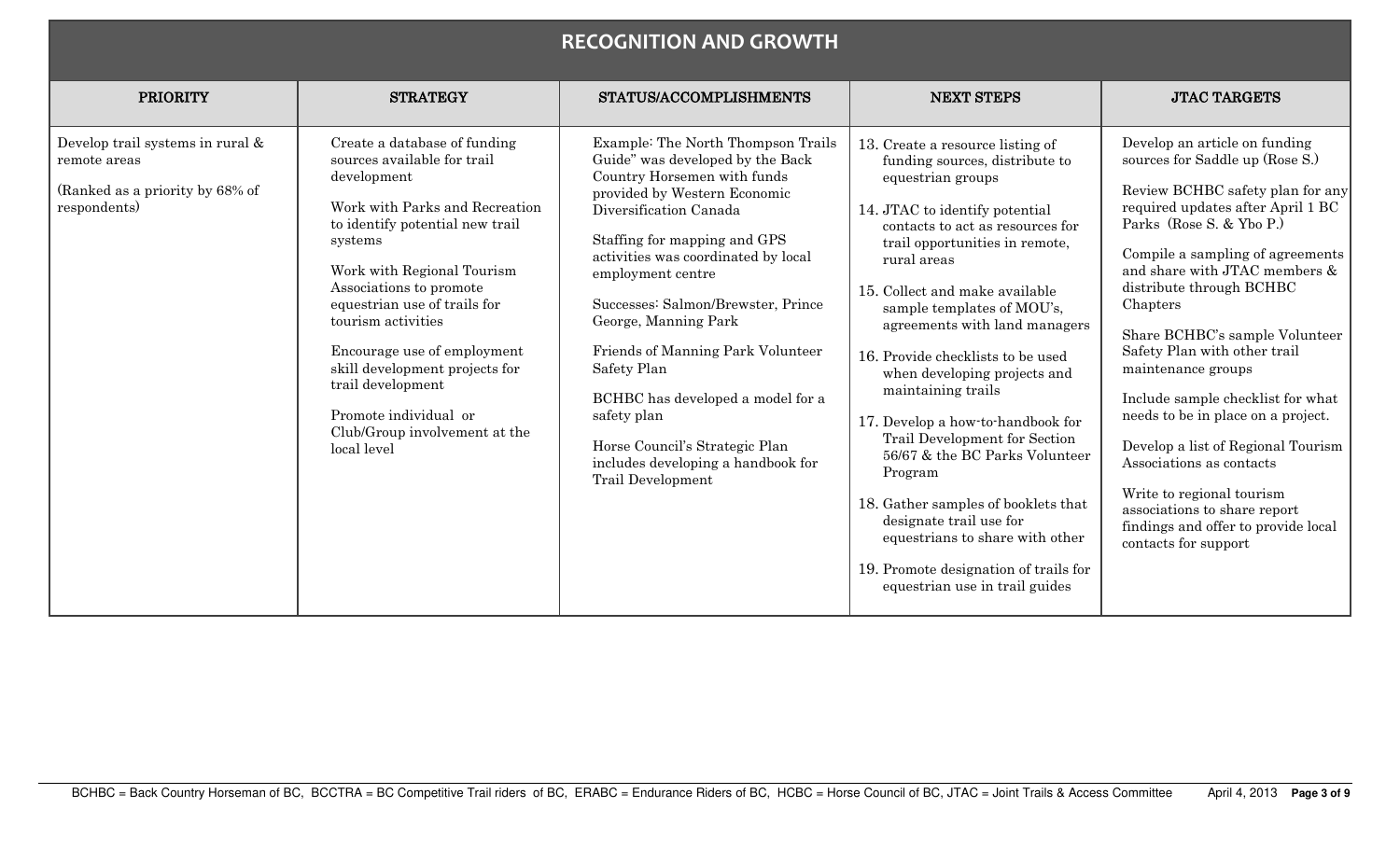|                                                                                                                                                                                                                                                                                                                                                   |                                                                                                                                                                                                                                                                                                                                                                                                                                                                                                                                              | <b>KNOWLEDGE AND EDUCATION</b>                                                                                                                                                                                                                                                                              |                                                                                                                                                                                                                                                                                                                                                                                                                                                                                                                                                                                                                                                                                                                                                                           |                                                                                                                                                                                                                                                                                                                                                                                                                                                                                                                                                                                                                                                                                                                                                                                                                               |
|---------------------------------------------------------------------------------------------------------------------------------------------------------------------------------------------------------------------------------------------------------------------------------------------------------------------------------------------------|----------------------------------------------------------------------------------------------------------------------------------------------------------------------------------------------------------------------------------------------------------------------------------------------------------------------------------------------------------------------------------------------------------------------------------------------------------------------------------------------------------------------------------------------|-------------------------------------------------------------------------------------------------------------------------------------------------------------------------------------------------------------------------------------------------------------------------------------------------------------|---------------------------------------------------------------------------------------------------------------------------------------------------------------------------------------------------------------------------------------------------------------------------------------------------------------------------------------------------------------------------------------------------------------------------------------------------------------------------------------------------------------------------------------------------------------------------------------------------------------------------------------------------------------------------------------------------------------------------------------------------------------------------|-------------------------------------------------------------------------------------------------------------------------------------------------------------------------------------------------------------------------------------------------------------------------------------------------------------------------------------------------------------------------------------------------------------------------------------------------------------------------------------------------------------------------------------------------------------------------------------------------------------------------------------------------------------------------------------------------------------------------------------------------------------------------------------------------------------------------------|
| <b>PRIORITY</b>                                                                                                                                                                                                                                                                                                                                   | <b>STRATEGY</b>                                                                                                                                                                                                                                                                                                                                                                                                                                                                                                                              | STATUS/ACCOMPLISHMENTS                                                                                                                                                                                                                                                                                      | <b>NEXT STEPS</b>                                                                                                                                                                                                                                                                                                                                                                                                                                                                                                                                                                                                                                                                                                                                                         | <b>JTAC TARGETS</b>                                                                                                                                                                                                                                                                                                                                                                                                                                                                                                                                                                                                                                                                                                                                                                                                           |
| Develop more information on<br>location and access to trails<br>(Ranked as #2 priority overall with<br>71% of respondents rated as a high<br>priority, with 45% saying they were<br>dissatisfied with information<br>available on trails in their area)<br>Develop downloadable maps & GPS<br>(Identified as a priority by 63% of<br>respondents) | Make existing information on<br>existing trails more available<br>Promote availability of current trail<br>location resources such as the HCBC<br>database, BC Backroad Maps and<br>other trail location resources<br>Increase the number of trails and<br>expand information available on<br>trails currently in the Trails<br>database on BCHC's website<br>Provide links to the database from<br>other equestrian and trail user<br>websites<br>Provide maps and GPS information<br>to inform about location & access<br>points to trails | TOTA example of promoting trails as<br>accessible for equestrian use<br>Core database of equestrian trails exists on<br>the HCBC website<br>Registered Section 56 trail are included in<br>the BC Backroad Maps Book<br>Basic instructions on how to use a GPS is<br>available on BCHBC and BCCTRA websites | 20. Ask regional districts &<br>municipalities to include<br>equestrian trails on their<br>brochures and websites showing<br>trails<br>21. Partner with regional tourism<br>associations to develop trail<br>guides for visitors, identifying<br>equestrian trails<br>22. Scope out options to include<br>GPS info on trails directory in<br>the Horse Council website<br>23. Set goals and identify resources<br>for mapping specific "in<br>demand" trails<br>24. Highlight equestrian trails on<br>the BC Parks volunteer<br>webpage<br>25. Add to the trail database on<br>Horse Council's website<br>26. Create an inventory of<br>supporting resources such as<br>bed and bales/ camping sites.<br>Explore how others such as<br>diving groups have<br>communicated | Develop a targeted cover letter for<br>regional districts and<br>municipalities for mailing out<br>with Study Report<br>Develop a targeted cover letter for<br>tourism associations (NV)<br>Follow up on available sources for<br>GPS data that may be entered -<br>without having to collect first-<br>hand (BCCTRA, BCHBC, and<br>others)<br>Explore using a student project to<br>collect and enter GPS info into<br>HCBC's database (Fall 2013)<br>Encourage JTAC organization<br>members to write trails stories for<br>the BC Parks Volunteer webpage<br>(ongoing)<br>Notify BC Parks of any incorrect<br>trail info (ongoing)<br>Ask JTAC memberships to<br>identify trails on public lands that<br>need adding to the database<br>(Summer 2013)<br>Identify equestrian supports and<br>make available on HCBC website |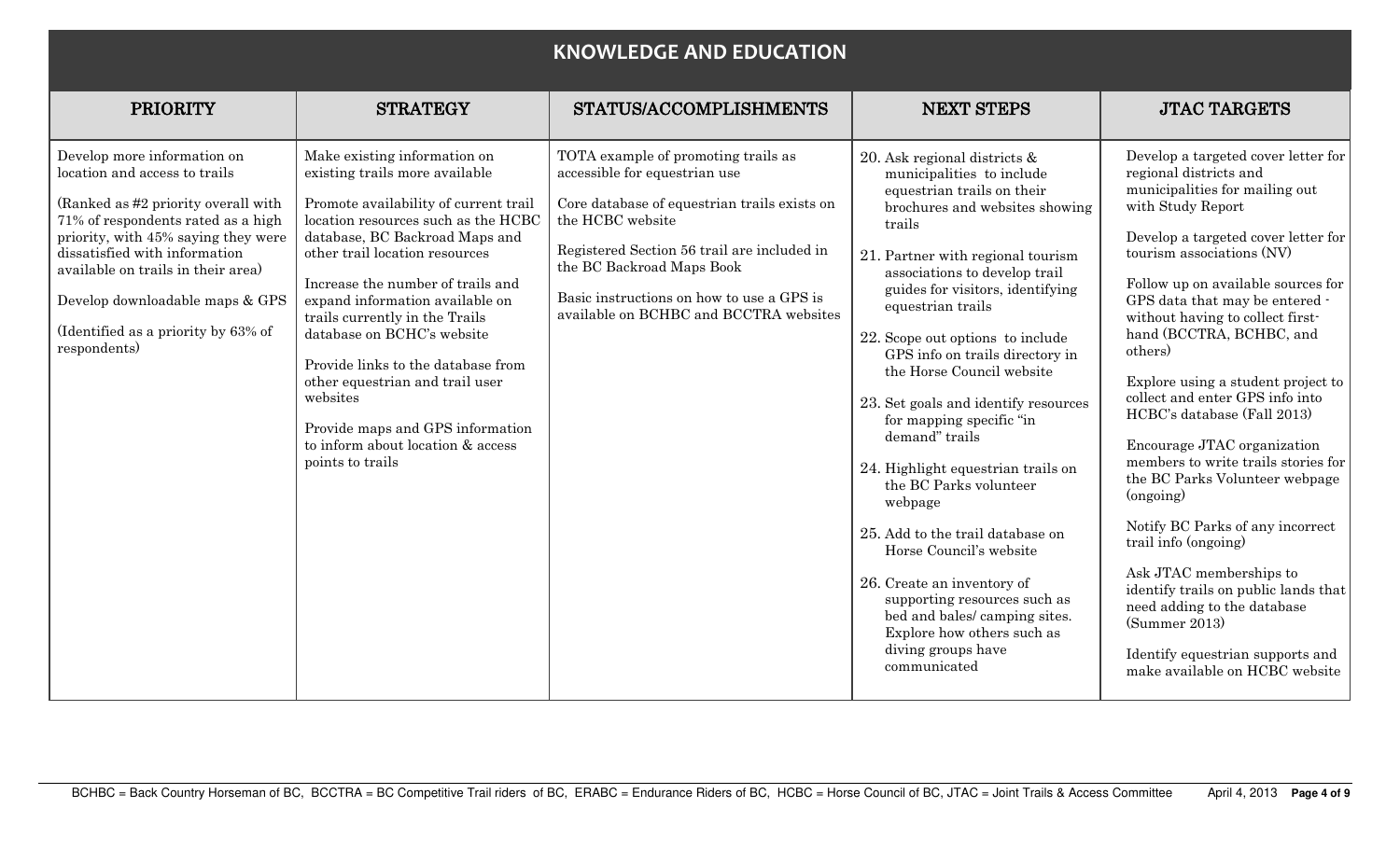|                                                                                                                                                                                                                                                                                                                                                                                                                                                  |                                                                                                                                                                                                                                                                                                                                                                                                                                                                              | <b>KNOWLEDGE AND EDUCATION</b>                                                                                                                                                                                                                                                                  |                                                                                                                                                                                                                                                                                                                                                                                                                                                                                                                                                                                                                                                                                                                                                                              |                                                                                                                                                                                                                                                                                                                                                                                                                                                                                                                                                                                                                                                                                                                                                                                                                                                      |
|--------------------------------------------------------------------------------------------------------------------------------------------------------------------------------------------------------------------------------------------------------------------------------------------------------------------------------------------------------------------------------------------------------------------------------------------------|------------------------------------------------------------------------------------------------------------------------------------------------------------------------------------------------------------------------------------------------------------------------------------------------------------------------------------------------------------------------------------------------------------------------------------------------------------------------------|-------------------------------------------------------------------------------------------------------------------------------------------------------------------------------------------------------------------------------------------------------------------------------------------------|------------------------------------------------------------------------------------------------------------------------------------------------------------------------------------------------------------------------------------------------------------------------------------------------------------------------------------------------------------------------------------------------------------------------------------------------------------------------------------------------------------------------------------------------------------------------------------------------------------------------------------------------------------------------------------------------------------------------------------------------------------------------------|------------------------------------------------------------------------------------------------------------------------------------------------------------------------------------------------------------------------------------------------------------------------------------------------------------------------------------------------------------------------------------------------------------------------------------------------------------------------------------------------------------------------------------------------------------------------------------------------------------------------------------------------------------------------------------------------------------------------------------------------------------------------------------------------------------------------------------------------------|
| <b>PRIORITY</b>                                                                                                                                                                                                                                                                                                                                                                                                                                  | <b>STRATEGY</b>                                                                                                                                                                                                                                                                                                                                                                                                                                                              | STATUS/ACCOMPLISHMENTS                                                                                                                                                                                                                                                                          | <b>NEXT STEPS</b>                                                                                                                                                                                                                                                                                                                                                                                                                                                                                                                                                                                                                                                                                                                                                            | <b>JTAC TARGETS</b>                                                                                                                                                                                                                                                                                                                                                                                                                                                                                                                                                                                                                                                                                                                                                                                                                                  |
| Educate all users, both equestrians<br>and non-equestrians on "how to"<br>share trails<br>(Ranked as #4 overall priority,<br>While a high level of satisfaction<br>with the etiquette of other<br>equestrians, there was less<br>satisfaction with others<br>understanding how to interact and<br>share the trail with equines. 68%<br>identified a priority to increase<br>education in this area)<br>Promote trail sharing etiquette by<br>all | Use magazine articles to promote<br>trail etiquette and trail sharing<br>Submit articles on "sharing trails"<br>with equines" to non-equestrian<br>trail magazines and newsletters<br>Meet with other trail user groups to<br>increase understanding of each<br>other's needs and increase respect<br>across the user groups<br>Connect with other local trailuser<br>groups, including motorized, to work<br>on common events promotions $\&$<br>share the trail resources. | HCBC has a handout available "Road<br>Safety"<br>BCHBC and HCBC have created a "Sharing"<br>the Trail" video that is viewable online<br>Recent workshop on "Sharing the Trails"<br>hosted by Horse Council gathered<br>representatives from wide variety of trail<br>users to increase dialogue | 27. Use magazines like Saddle Up<br>and Pacific & Prairie Horse<br>Journal to highlight "best"<br>practices" for trail sharing<br>28. Create a downloadable<br>collection of "trail safety", "trail<br>etiquette" articles & promote<br>availability of existing handouts<br>and videos<br>29. Provide Etiquette Guidelines for<br>meeting horses/mules on the<br>trail. Put on motorized and non-<br>motorized websites<br>30. Promote Horse Week event as a<br>multi user event – get the public<br>involved<br>31. Set up meetings and<br>communication across user<br>groups at the local level<br>32. Use events such as<br>International Trails Day, Horse<br>Week, VISTA Ride, and other<br>multi-user trail events to<br>promote understanding and<br>mutual respect | Writing of articles is ongoing.<br>JTAC members to encourage<br>writers from their memberships<br>$(on\text{-going})$<br>Create a spot for posting<br>downloadable articles on BCHC<br>website and provide link to others<br>(Mel)<br>Get "Share the Trail" Rack Cards<br>out to Tourism Centres & keep<br>ICBC offices, community police<br>offices, riding clubs stocked<br>(HCBC)<br>Create a sign: "Caution Horse<br>Event in Process" that can be used<br>for horse events and traffic control<br>(HCBC, sell through office)<br>JTAC memberships to identify<br>events that can be named to<br>promote Horse Week (May)<br>Participate at ORC Trail<br>Workshop<br>(RS, Jun 21, 2013)<br>Participate at Fall Trail Workshop<br>hosted by VIU, TRU, and UNBC<br>(NV/RS/Mel/YP, Oct)<br>Participate at Mountain Bike<br>Symposium (YP, May 2013) |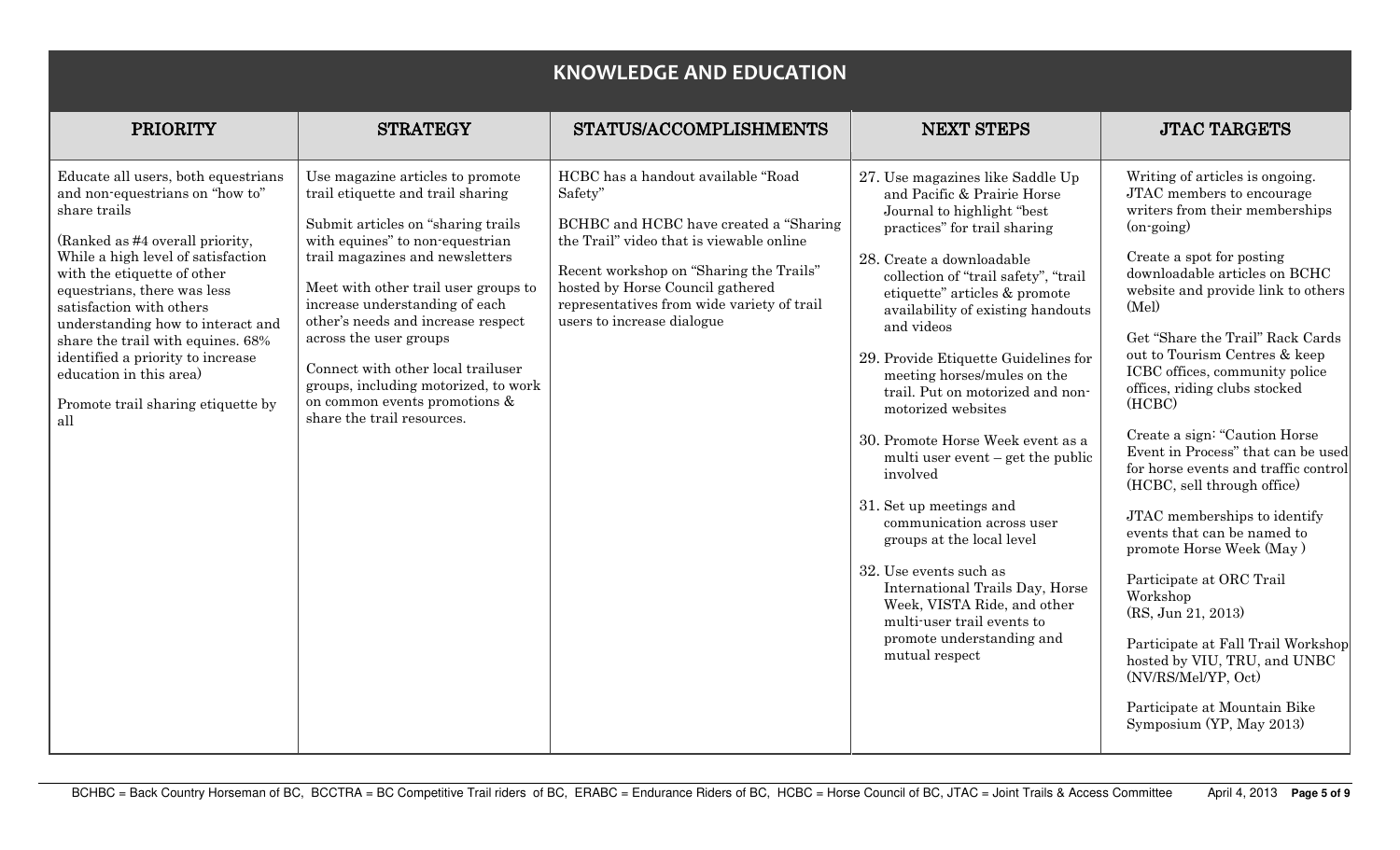| <b>KNOWLEDGE AND EDUCATION</b>                                                                 |                                                                                                                                                                                                                                                                                                                                                                                                                                       |                                                                                                                                                                                                                                                                                                                                                                                                                                                                                                                                                                                                                                                                          |                                                                                                                                                                          |                                                                                                                                                                                                                                                                                            |
|------------------------------------------------------------------------------------------------|---------------------------------------------------------------------------------------------------------------------------------------------------------------------------------------------------------------------------------------------------------------------------------------------------------------------------------------------------------------------------------------------------------------------------------------|--------------------------------------------------------------------------------------------------------------------------------------------------------------------------------------------------------------------------------------------------------------------------------------------------------------------------------------------------------------------------------------------------------------------------------------------------------------------------------------------------------------------------------------------------------------------------------------------------------------------------------------------------------------------------|--------------------------------------------------------------------------------------------------------------------------------------------------------------------------|--------------------------------------------------------------------------------------------------------------------------------------------------------------------------------------------------------------------------------------------------------------------------------------------|
| <b>PRIORITY</b>                                                                                | <b>STRATEGY</b>                                                                                                                                                                                                                                                                                                                                                                                                                       | STATUS/ACCOMPLISHMENTS                                                                                                                                                                                                                                                                                                                                                                                                                                                                                                                                                                                                                                                   | <b>NEXT STEPS</b>                                                                                                                                                        | <b>JTAC TARGETS</b>                                                                                                                                                                                                                                                                        |
| Provide education on trail riding<br>(43% were dissatisfied with<br>educational opportunities) | Provide information on skills<br>required (for both horse and rider)<br>Continue HCBC and BCHBC funds<br>for educational events<br>Promote educational activities using<br>HCBC's activity calendar<br>Promote trail riding education<br>through the use of the CHA Trail<br>Rider Program<br>Promote EC's Trail Rider and Guide<br>Cert Program when available<br>Use group rides and pleasure rides<br>to emphasize trail education | BCHBC has a four level trail riding<br>education program in place based on the<br>Certified Horsemanship Association's Trail<br>Rider Program (CHA)<br>BCCTRA has a conditioning and training<br>program for horses and riders,<br>On the ERABC website, there are<br>numerous articles and links on<br>conditioning, training, and trail etiquette.<br>Member organizations all promote trail<br>riding education<br>HCBC has a recently developed handout on<br>"Trail Riding" with basic information<br>HCBC has a "calendar of educational<br>events" on its website<br>Year two of BCHBC series of educational<br>workshops open to all hosted on lower<br>mainland | 33. Make the CHA trail riding<br>program outline available for<br>downloading<br>34. Encourage memberships to<br>submit educational events for<br>entry on HCBC calendar | Post CHA skill listings on BCHBC<br>website and provide link to HCBC<br>Provide the entry form for HCBC's<br>Events Calendar on other<br>websites for downloading<br>Promote trail riding education at<br>the BCHBC Rendezvous<br>Promote trail riding skills at<br>BCCTRA pleasure rides. |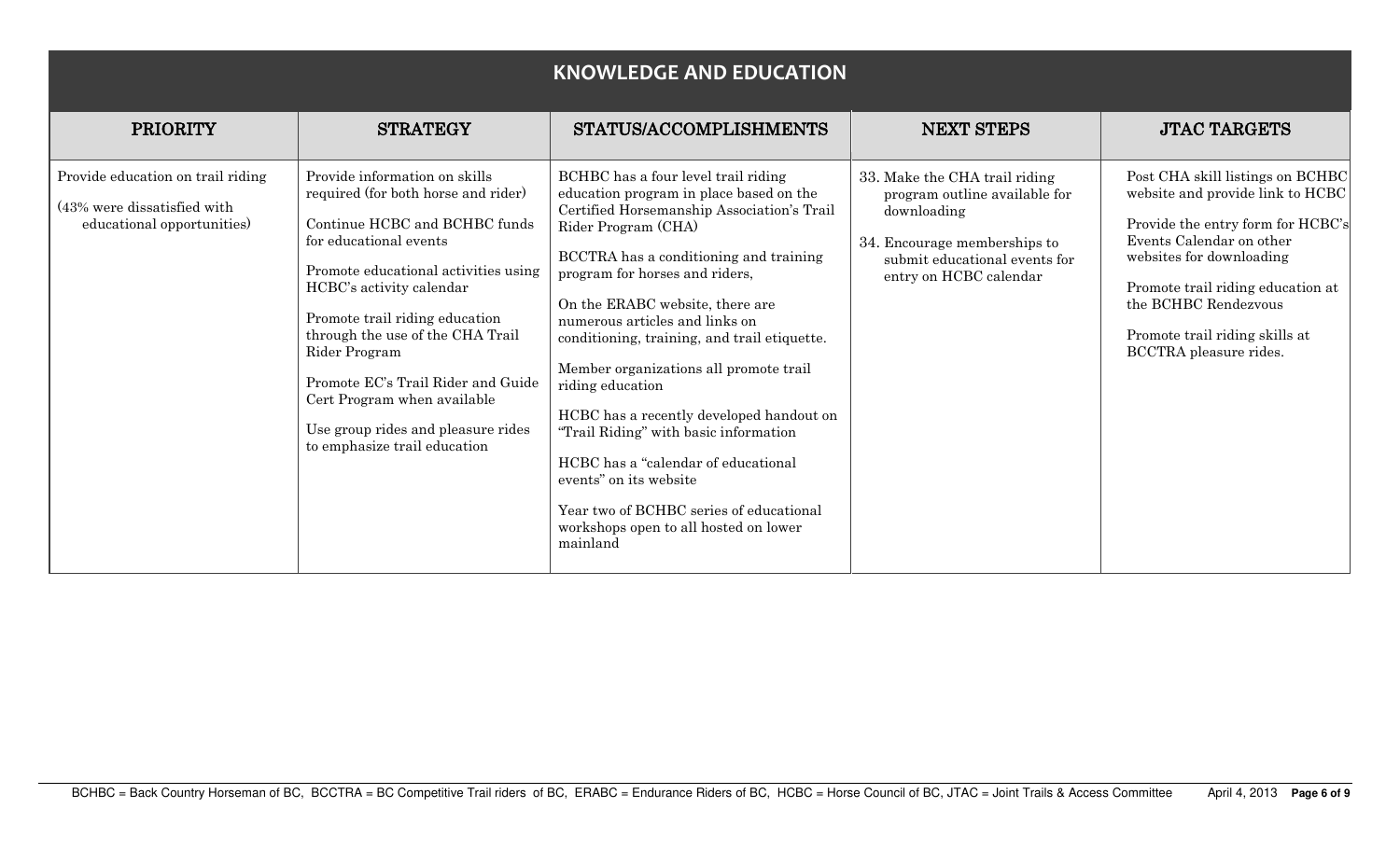| <b>INFRASTRUCTURE AND IMPROVEMENTS</b>                                                                                                                                                                                                        |                                                                                                                                                                  |                                                        |                                                                                                                                                                                                                                                                                                                                                                                                                                                                                                                                                                                                                                             |                                                                                                                                                                                                                                                                                                                                                                                      |
|-----------------------------------------------------------------------------------------------------------------------------------------------------------------------------------------------------------------------------------------------|------------------------------------------------------------------------------------------------------------------------------------------------------------------|--------------------------------------------------------|---------------------------------------------------------------------------------------------------------------------------------------------------------------------------------------------------------------------------------------------------------------------------------------------------------------------------------------------------------------------------------------------------------------------------------------------------------------------------------------------------------------------------------------------------------------------------------------------------------------------------------------------|--------------------------------------------------------------------------------------------------------------------------------------------------------------------------------------------------------------------------------------------------------------------------------------------------------------------------------------------------------------------------------------|
| <b>PRIORITY</b>                                                                                                                                                                                                                               | <b>STRATEGY</b>                                                                                                                                                  | STATUS/ACCOMPLISHMENTS                                 | <b>NEXT STEPS</b>                                                                                                                                                                                                                                                                                                                                                                                                                                                                                                                                                                                                                           | <b>JTAC TARGETS</b>                                                                                                                                                                                                                                                                                                                                                                  |
| Getting to the <i>Trail</i>                                                                                                                                                                                                                   |                                                                                                                                                                  |                                                        |                                                                                                                                                                                                                                                                                                                                                                                                                                                                                                                                                                                                                                             |                                                                                                                                                                                                                                                                                                                                                                                      |
| Provide pull-offs and rest areas for<br>those traveling with equines<br>(50% of respondents were<br>dissatisfied with services while<br>traveling to trailheads including the<br>lack of highway pull outs, rest stops<br>and accommodations) | Notify Min. of Transportation of<br>this priority identified in survey<br>Provide local and provincial<br>governments with examples of<br>good roadside services | Samples exist from which we can draw<br>(Oregon State) | 35. Provide Min. of Transportation<br>with Study Report with<br>emphasis on this infrastructure<br>priorities identified by<br>respondents<br>36. Provide local tourism offices<br>with results and work with<br>them to identify areas where<br>services that meet needs and<br>areas which could be improved<br>37. Develop a portfolio of examples<br>of good roadside services<br>including rest stops, access<br>points, and pull-offs suitable for<br>traveling with equines<br>38. Identify and share stories of<br>good services, identifying these<br>for equestrians (include in<br>travel brochures, Saddle Up<br>articles, etc. | Develop a cover letter targeted to<br>Min. of Transportation (HCBC) for<br>distribution with Study Report<br>Include gaps noted in cover letter<br>sent to tourism offices.<br>Collect examples of good roadside<br>services using videos and photos<br>Highlight service areas that<br>provide good pull-offs/rest areas<br>when traveling in BC and write<br>article for Saddle Up |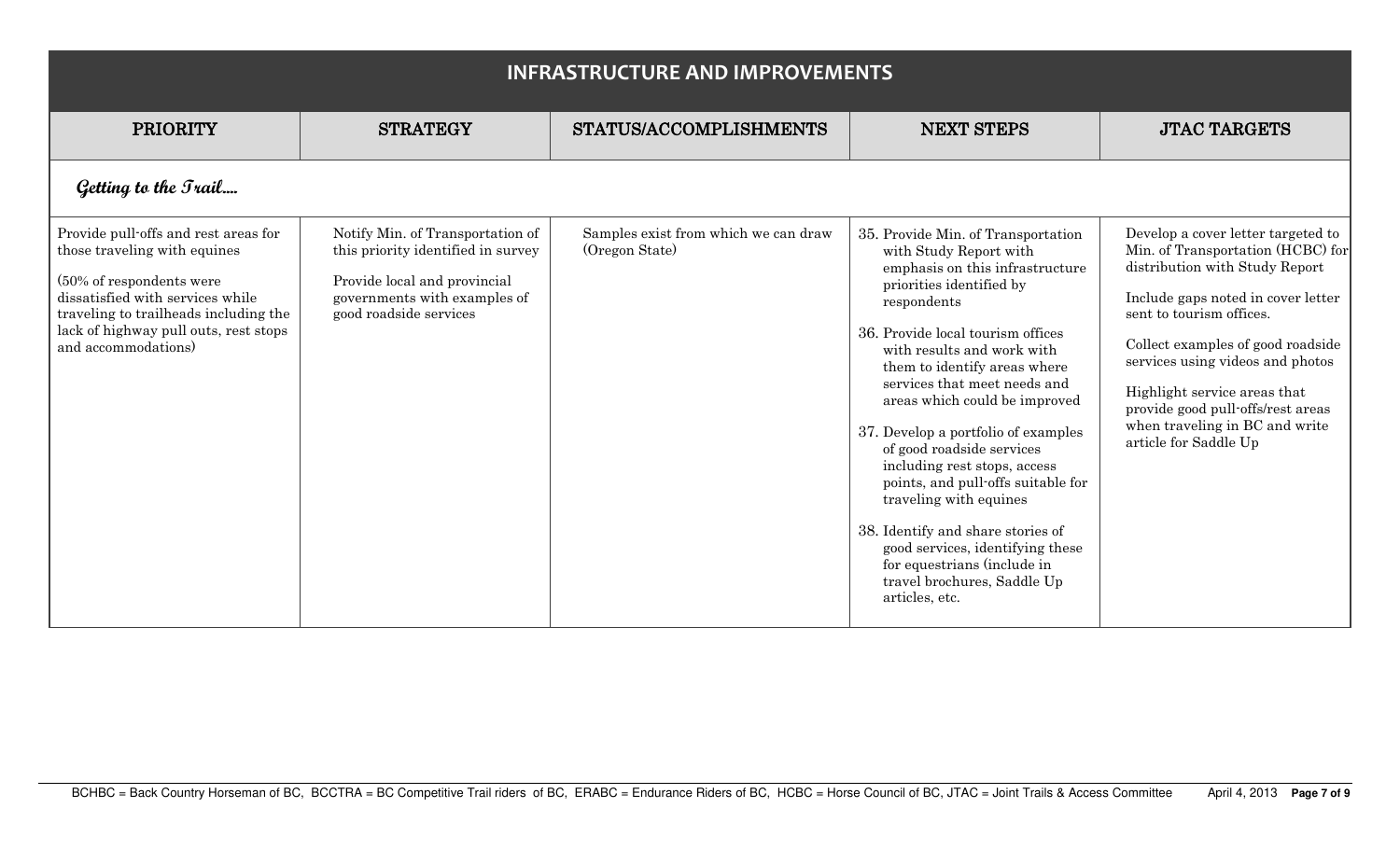| <b>INFRASTRUCTURE AND IMPROVEMENTS</b>                                                                              |                                                                                                                                                           |                                                                                                                                                                                                                                                                                            |                                                                                                                                                                                                                 |                                                                                                                                                                                                                                                                                                        |
|---------------------------------------------------------------------------------------------------------------------|-----------------------------------------------------------------------------------------------------------------------------------------------------------|--------------------------------------------------------------------------------------------------------------------------------------------------------------------------------------------------------------------------------------------------------------------------------------------|-----------------------------------------------------------------------------------------------------------------------------------------------------------------------------------------------------------------|--------------------------------------------------------------------------------------------------------------------------------------------------------------------------------------------------------------------------------------------------------------------------------------------------------|
| <b>PRIORITY</b>                                                                                                     | <b>STRATEGY</b>                                                                                                                                           | STATUS/ACCOMPLISHMENTS                                                                                                                                                                                                                                                                     | <b>NEXT STEPS</b>                                                                                                                                                                                               | <b>JTAC TARGETS</b>                                                                                                                                                                                                                                                                                    |
| <i>at the Irailhead</i>                                                                                             |                                                                                                                                                           |                                                                                                                                                                                                                                                                                            |                                                                                                                                                                                                                 |                                                                                                                                                                                                                                                                                                        |
| Improve parking and turnarounds<br>at trailheads<br>(49% were dissatisfied with<br>infrastructure at the trailhead) | Review priority areas in need of<br>improvement<br>Encourage the use of Trail<br>Standards for good trailhead<br>layouts                                  | We have good examples: Manning Park,<br>Sayward Brewster, Glenora Trailhead,<br>Cobble Hill Recreational Area, and<br>other success stories<br>We have design references available<br>that have successfully used by land<br>managers/local governments to update<br>trails and trailheads | 39. Identify trailheads needing<br>improvements that already<br>have permission of the land<br>manager (low lying fruit)<br>40. Share Trail Standards with<br>local land managers using<br>recognized documents | Review and document HCBC and<br>BCHBC funding submissions and<br>identify those that improved<br>parking or other improvement to<br>trailhead<br>Provide downloadable copy of the<br>Equestrian Design Guidebook for<br>Trails, Trailheads, and<br>Campgrounds & BC Parks<br>Standards on HCBC website |
| Provide facilities such as water and<br>manure stations<br>(Identified as a needed<br>improvement)                  | Review priority areas that<br>would benefit from further<br>added improvements such as<br>water & manure stations                                         | We have samples of good design and<br>success stories available                                                                                                                                                                                                                            | 41. Identify specific trailheads that<br>would benefit from<br>improvements for water and<br>manure stations.                                                                                                   | Develop a description of the<br>benefits of adding water & manure<br>stations so this can be shared with<br>land owners                                                                                                                                                                                |
| Improve signage at trailheads<br>(Identified as required<br>infrastructure for trailheads)                          | Promote standards of good<br>signage for trailheads<br>In areas of multi-use trails, use<br>signage that encourages proper<br>etiquette and trail sharing | Designs have been developed and we<br>have samples available                                                                                                                                                                                                                               | 42. Review signage options with<br>land managers & promote<br>availability of designs<br>43. Find funds to pay for signage                                                                                      | Post samples that can be<br>downloaded so they can be shared<br>with land managers<br>Recognize signage cost as a priority<br>for funding approval criteria                                                                                                                                            |
| Increase horse camping facilities<br>$(45.9\%$ combine trail riding with<br>overnights stays)                       | Define needs and set priorities                                                                                                                           | We have samples of good designs                                                                                                                                                                                                                                                            | 44. Work with local equestrian<br>groups and land managers to<br>identify priority areas                                                                                                                        | Note priority need in the cover<br>letters to tourism organization<br>(HCBC)                                                                                                                                                                                                                           |